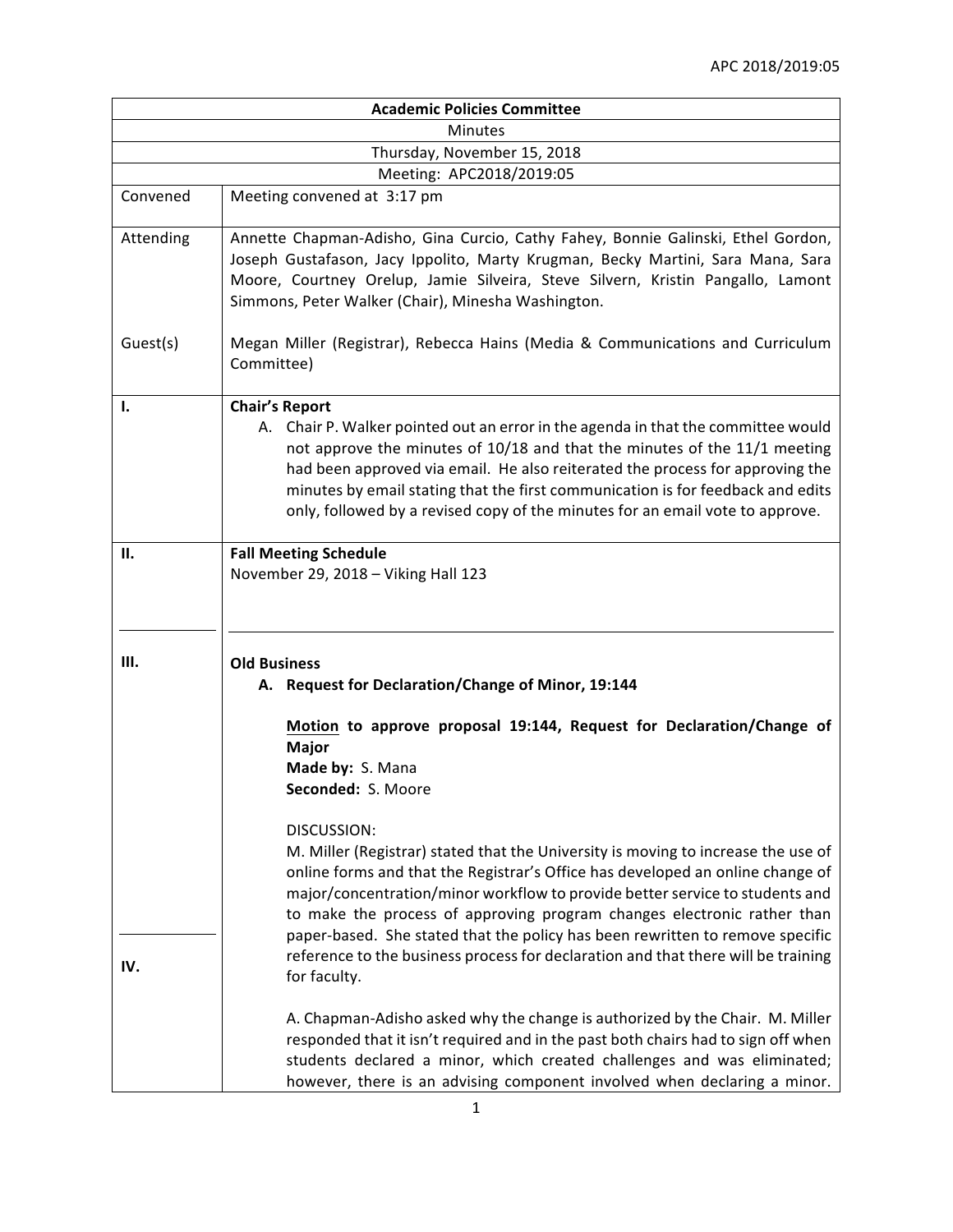| Chair P. Walker commented that there might be an opportunity to make a         |
|--------------------------------------------------------------------------------|
| change to the policy and add language around advisors assisting in the choice  |
| of minors instead of the chair. M. Miller agreed that the content is outdated. |
| J. Ippolito asked how chairs will be informed. M. Miller responded that some   |
| of the more complex majors won't be included in the online process, however,   |
| it will be similar to the Onbase process and in People Soft.                   |

Chair P. Walker offered a couple of ways to proceed: 1. APC could make minor changes to the policy and agree to reserve discussion for another time to adjust the language in the policy; 2. A member can propose an amendment.

K. Pangallo recommended that the committee approve the policy around the method for processing the minors and review the policy content in the future.

**Vote: In favor (16). Against (0). Abstentions (1)** 

**Motion** to organize a subcommittee to review content of the **Declaration/Change of Minor Policy Made by:** K. Pangallo Seconded: A. Chapman-Adisho

Subcommittee will consist of M. Miller, Chair P. Walker, A. Chapman-Adisho, M. Washington.

**VOTE: Motion passed unanimously.**

**B. Selection of Change of Concentration and Selection of Options, 19:145**

**Motion to approve the Selection of Change of Concentration and Selection of Options, 19:145 Made by: B. Martini Seconded:** L. Simmons

OVERVIEW:

The Registrar's Office has developed an online change of major/concentration/minor workflow to provide better service to students and to make the process of approving program changes electronic rather than paper-based. The policy has been rewritten to remove specific reference to the business process for declaration. The policies have also been combined as many departments are using options and concentrations interchangeably, tracking them in the same way.

K. Pangallo asked about the timing of when a student chooses a concentration and that it might not happen during the sophomore year. A. Chapman-Adisho asked a similar question and inquired whether it would be clearer to list the number of credits earned instead of the academic standing. M. Miller had no objection to this change. Chair P. Walker suggested that this would be a change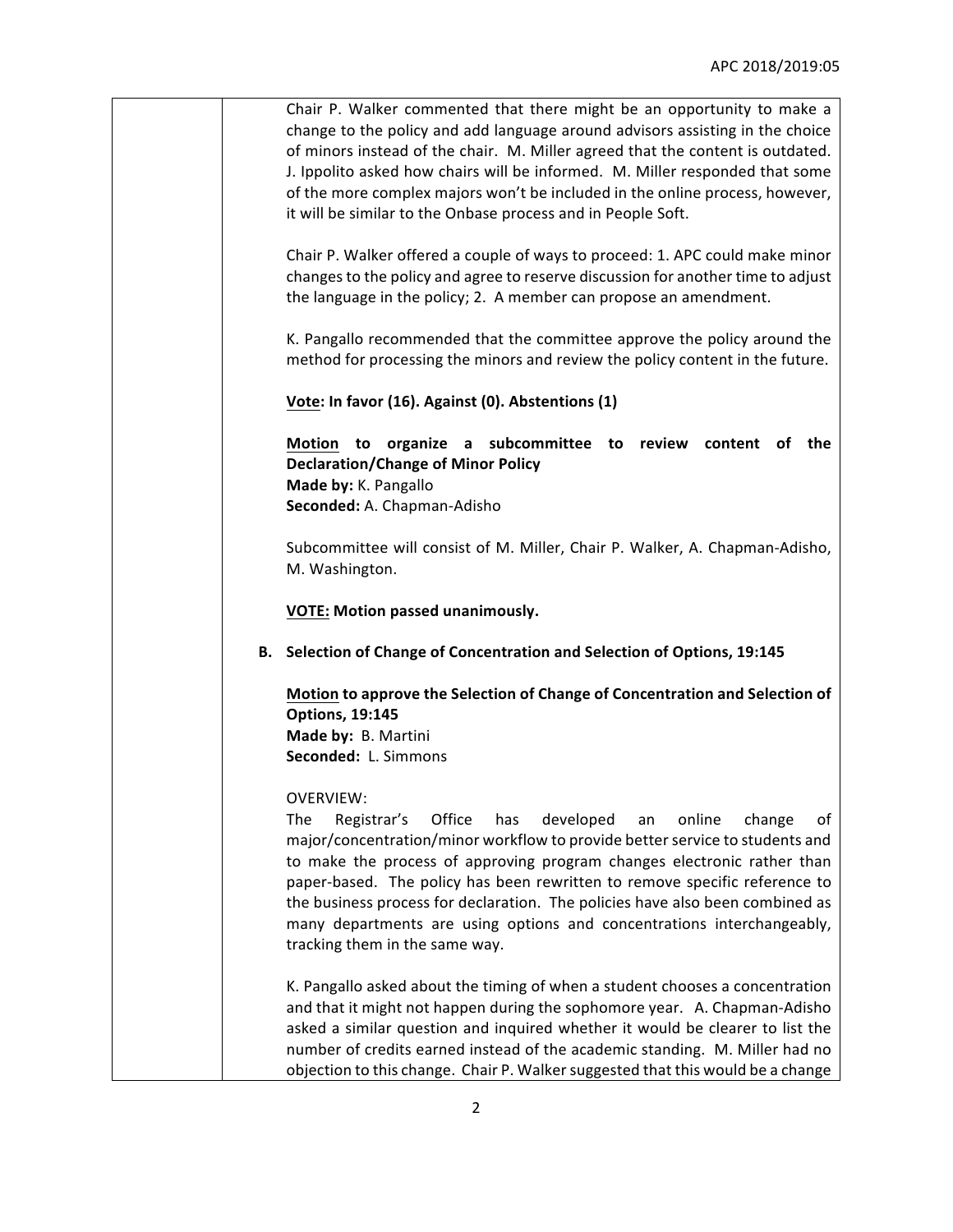| to the proposal and that an amendment should be made to include the<br>language.       |
|----------------------------------------------------------------------------------------|
| A. Chapman-Adisho proposed amending the language about what constitutes                |
| "end of the first semester of the Junior year," but there was no second, so her        |
|                                                                                        |
| amendment died. That was followed by C. Fahey's proposed amendment:                    |
| Motion to amend: change "This should be done by the end of the first semester          |
| of the Junior year" to "This should be done by the end of the first semester of        |
| the Junior year (75 credits earned)."                                                  |
| Made by: C. Fahey                                                                      |
| Seconded: A. Chapman-Adisho                                                            |
| Vote: In favor (16). Against (0). Abstentions (1). Motion to amend passed              |
| unanimously.                                                                           |
| Vote: Amended motion passed unanimously, with 1 abstention.                            |
| C. Majors and Change of Majors 19:146                                                  |
| Motion to approve Majors and Change of Majors, 19:146                                  |
| Made by: M. Krugman                                                                    |
| Seconded: G. Curcio                                                                    |
|                                                                                        |
| <b>OVERVIEW:</b>                                                                       |
| M. Miller commented that the Registrar's Office has developed an online change of      |
| major workflow to provide better service to students and to make the process of        |
| approving major changes electronic rather than paper-based. The policy has been        |
| rewritten to remove specific reference to the business process for declaration.        |
|                                                                                        |
| K. Pangallo asked how this impacts prospective students. M. Miller responded that it   |
|                                                                                        |
| doesn't impact them as undeclared to declared majors should be speaking in the same    |
| terms and that undeclared students should be on track before their junior year. B.     |
| Martini inquired about the second paragraph referencing two departments. M. Miller     |
| responded that in some interdisciplinary majors there is multiple coursework so this   |
| languge clarifies that students don't need multiple signatures.<br>There was some      |
| discussion around the language in the policy and M. Miller agreed to two small         |
| adjustments: 1) " after they read junior status" to " before they reach junior status" |
|                                                                                        |
| and "Chairpersons of the sponsoring departments will select one of their number as     |
| coordinator for the major" to "Chairpersons of the sponsoring departments will select  |
| a coordinator for the major."                                                          |
| Vote: In favor (17). Against (0). Abstentions (0). Motion (with corrections)           |
| passed unanimously.                                                                    |
|                                                                                        |
|                                                                                        |
| D. Academic Calendar Rules and Guidelines for Drafting the Calendar 19:020             |
| (postponed from the 11/1 Meeting)                                                      |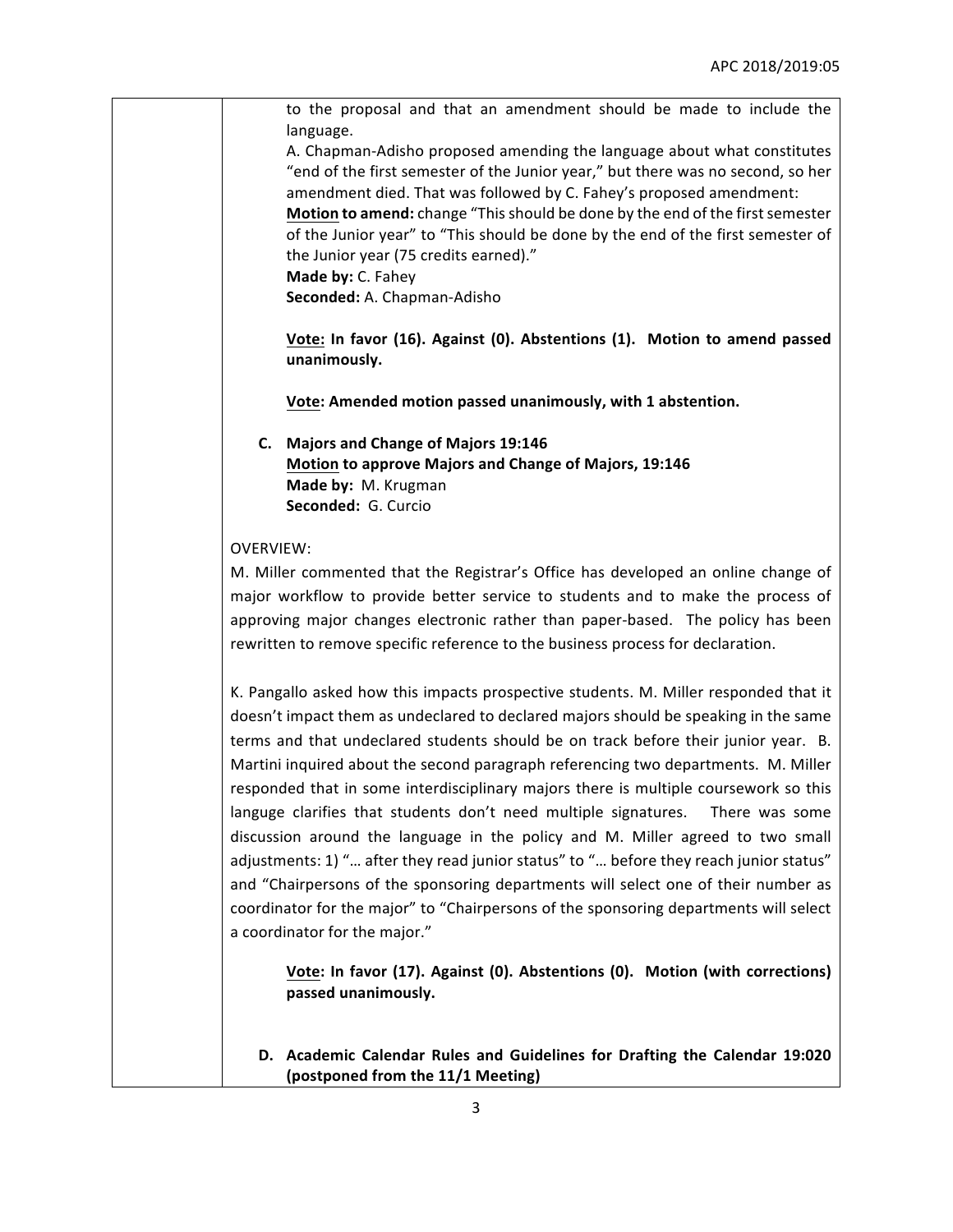**Motion to approve the Rules and Guidelines for drafting the Academic Calendar. Made by: C. Fahey Seconded:** S. Moore

M. Miller stated that the guideline language was incorporated in the just-distributed revised proposal to reflect the conversation from the 11/1 APC meeting. A. Chapman-Adisho asked why the July 4 holiday isn't included. M. Miller responed that the original calendar was designed for the day school and since we are adding rules for the graduate and evening divisions, it makes sense to add the July 4 holiday. A. Chapman-Adisho also inquired about the add/drop period for the six week session to change it to one business day after the class has met. M. Miller responded that this is policy language that was previously approved. Chair P. Walker added that to make a change, it would be a change to the policy and should be submitted as a separate proposal.

A. Chapman-Adisho also inquired about the length of winter recess. M. Miller responded that guideline number seven addresses this concern. A. Chapman-Adisho asked that if we can't count the days between December 24 and January 9 into the 9 days that we should explicitly state that in the guidlines. Chair P. Walker referred to the MSCA contract, article I, "Definitions," which states that December 24 to January 2 do not meet the definition of "days." There was conversation around instructional vs. teaching days and adding specific language to ensure classes don't begin before January 11 by using advising days. B. Martini asked if the guidelines could be more specific in how the semesters are balanced.

There was discussion around managing the semesters so that faculty are able to cover mandatory content in the fall and spring semeters by balancing the days. It was also noted that there are calendar years where contact hours are lost due to Labor Day starting late. A. Chapman-Adisho recommended adding a bullet to the guidelines with language from the contract around the beginning and end of each semester for clarity.

E. Gordon asked about the length of fall 1 and 2 and spring 1 and 2. M. Miller responded six weeks. Chair P. Walker commented on the minimum number of days in number six, inquiring whether or not to add the language, no fewer than 9 calendar days after *January* 2. S. Mana recommended a key for the acronyms and aligning the styles.

Chair P. Walker alerted the committee to the time and commented on the importance of being thorough with the process as the guidelines could be used for years so the committee should not rush the process.

**Motion to postpone the approval of the Academic Calendar Rules and Guidelines for Drafting Calendar, 19:020 Made by: A. Chapman-Adisho**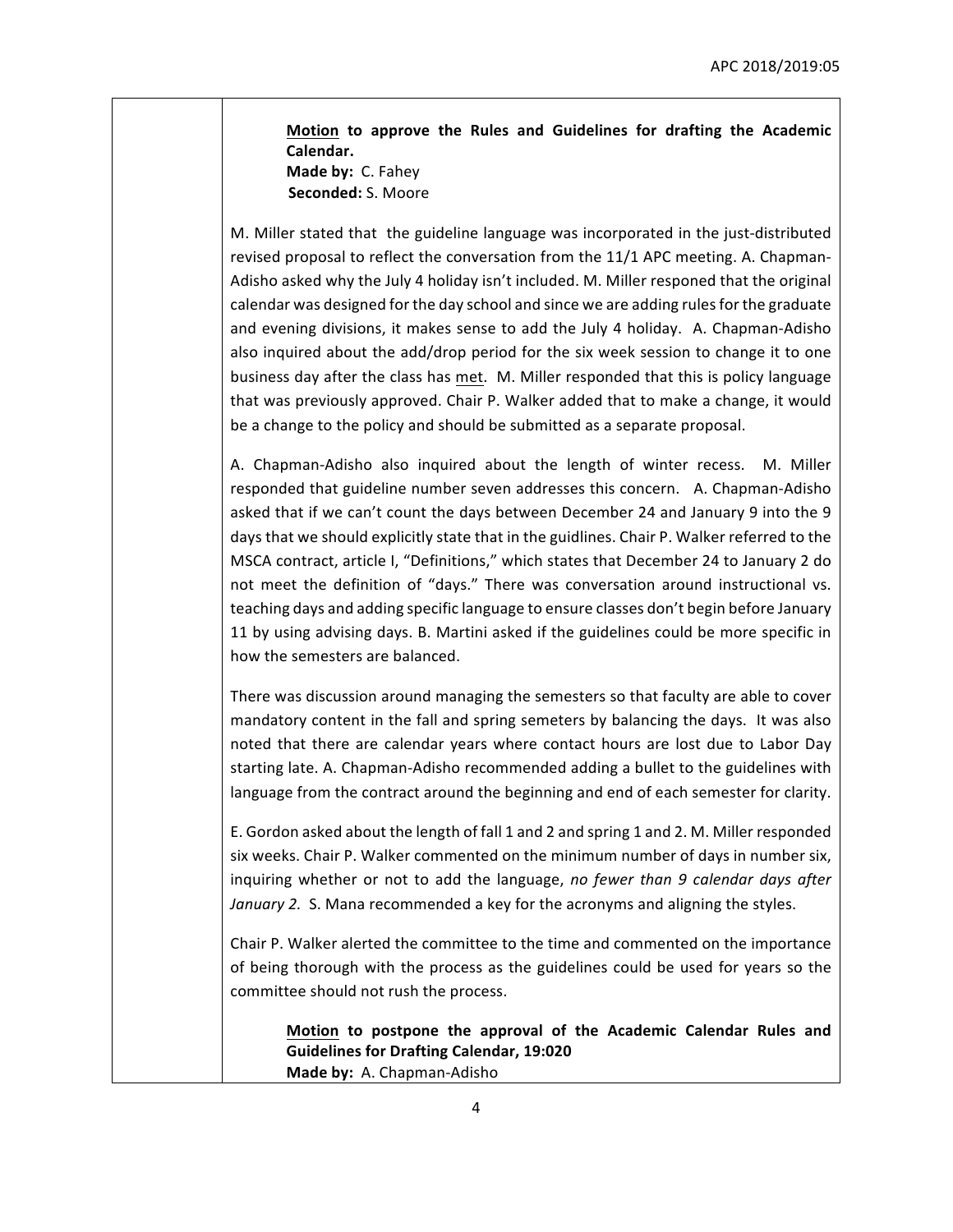**Seconded: L. Simmons** 

Vote: In favor (17). Against (0). Abstentions (). Motion passed unanimously.

## **New Business**

**A. Course Information Policy, 19:231**

**Motion to approve the Course Information Policy, 19:231 Made by: E. Gordon Seconded:** M. Washington

## OVERVIEW:

R. Hains stated that this semester members of the Salem State community began the process of recertifying the university's general education offerings. Over a five-year cycle, all the courses in each of the university's general education categories will be recertified via a procedure that was approved in Spring 2018 via the shared governance process.

Per the established procedures, the general education faculty fellow supports the recertification process. His or her responsibilities include (but are not limited to)  $1$ ) sampling the syllabi that each department is to review for recertification, and 2) ensuring that each sampled syllabus has been anonymized, with all references removed that would identify the section's instructor.

In implementing the new recertification process this semester, more than 250 syllabi were sampled and packaged by the general education faculty fellow for recertification review. The process of anonymizing syllabi proved challenging, as some faculty members include personally identifying information throughout their syllabi.

This year's faculty fellow, K. Sathasivam, expressed concern that if the process is going to be manageable it needs improvements so the faculty fellow doesn't have to spend hours combing through hundreds of syllabi (some as long as 20 pages) in an attempt to remove (but perhaps often missing) personally identifying information. One possibility explored but not wedded to was to create a course information policy that faculty only include their name on the first page of the syllabi.

B. Martini suggested adding the language "and not on subsequent pages" to clarify so it isn't misinterpreted. P. Walker asked what the fellow does with the first page. R. Hains responded that the fellow only has to look at the first page. M. Miller commented that there will be over 400 syllabi to review next year. P. Walker commented that he supports avoiding incidental evaluation but is against adding more restrictions on syllabi as it's not in the best interest of the students and can create unnecessary bureaucratic wasting of time. M. Krugman recommended having a formal cover page